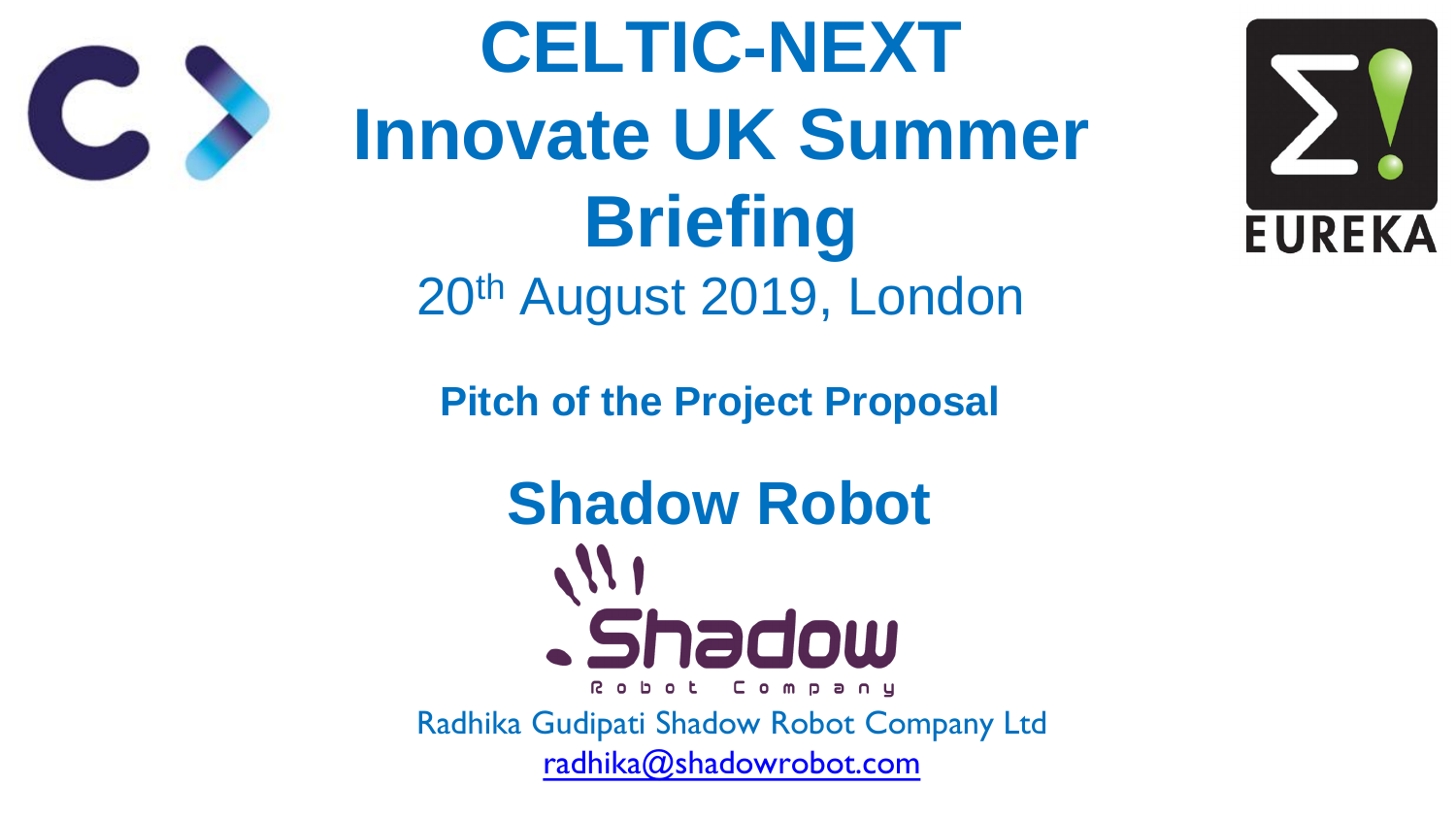# **Shadow Teleoperation System**

Shadow teleoperation system is the forerunner of today's most advanced remote systems helping to transform work within radioactive environments by using human-like dexterous hands instead of human hands in glove boxes. The system has specifically been developed to create a pathway to raised safety standards and improved productivity.



*An interesting [video](https://www.shadowrobot.com/telerobots/) for our Tactile Telerobot.*

*A really revolutionary concept by ANA airlines combining Sadow Robot's world-leading dexterous robotic hand with SynTouch's biomimetic tactile sensors and HaptX's realistic haptic feedback gloves.*







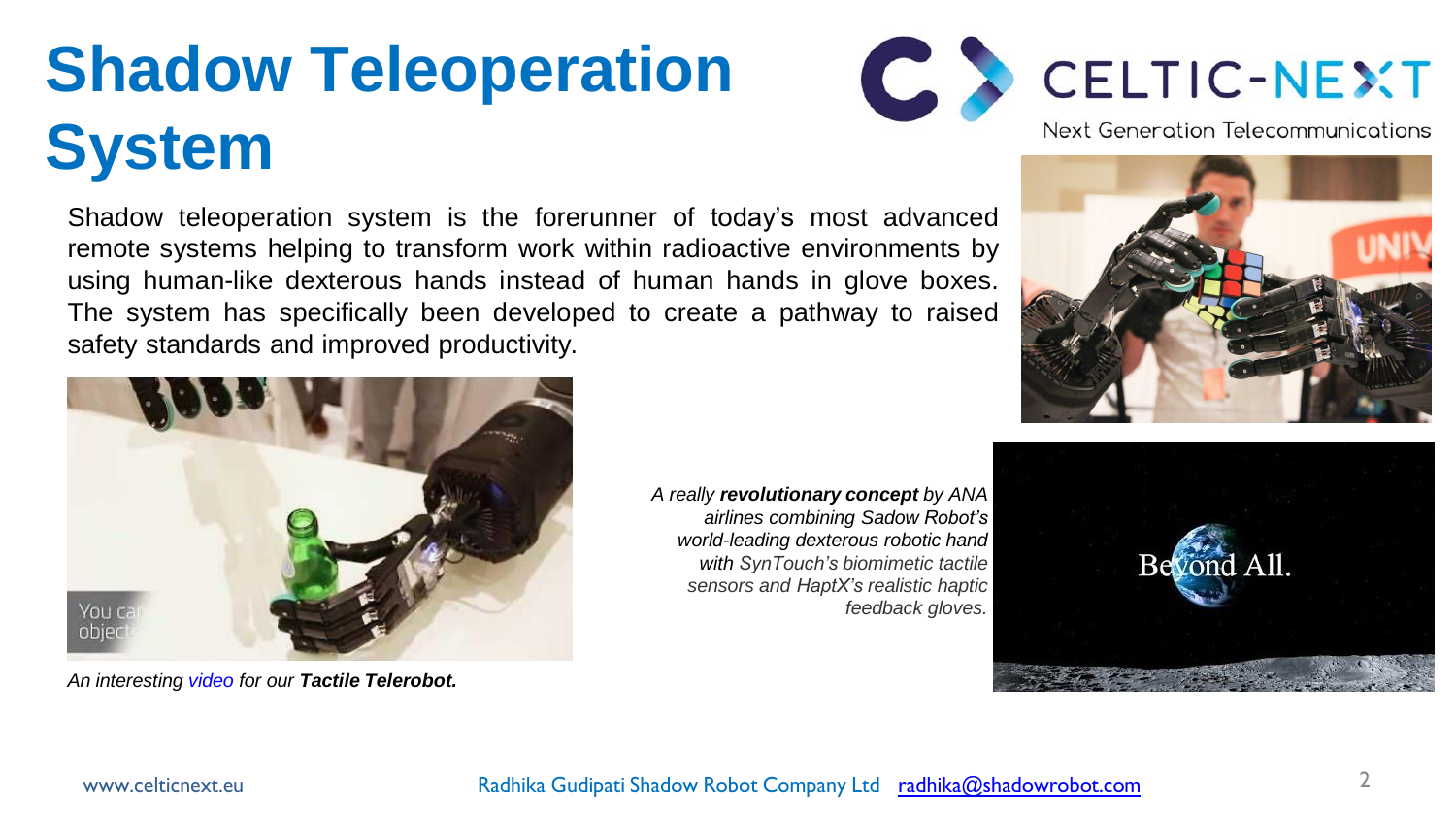## **Shadow Robot Company**





- An SME, formally established in 1997 in London and we now have a subsidiary in **Madrid**
- Longest running robotics company in UK, experts in grasping and manipulation.
- Building and designing robot hands.
- 37 staff covering all BizDev processes, robotics hardware and software development.
- Significant internal and collaborative R&D.
- Global distribution and sales in research.
- Global network of collaborators and partners. ● Winners of the Queen's Award for Innovation.
- 





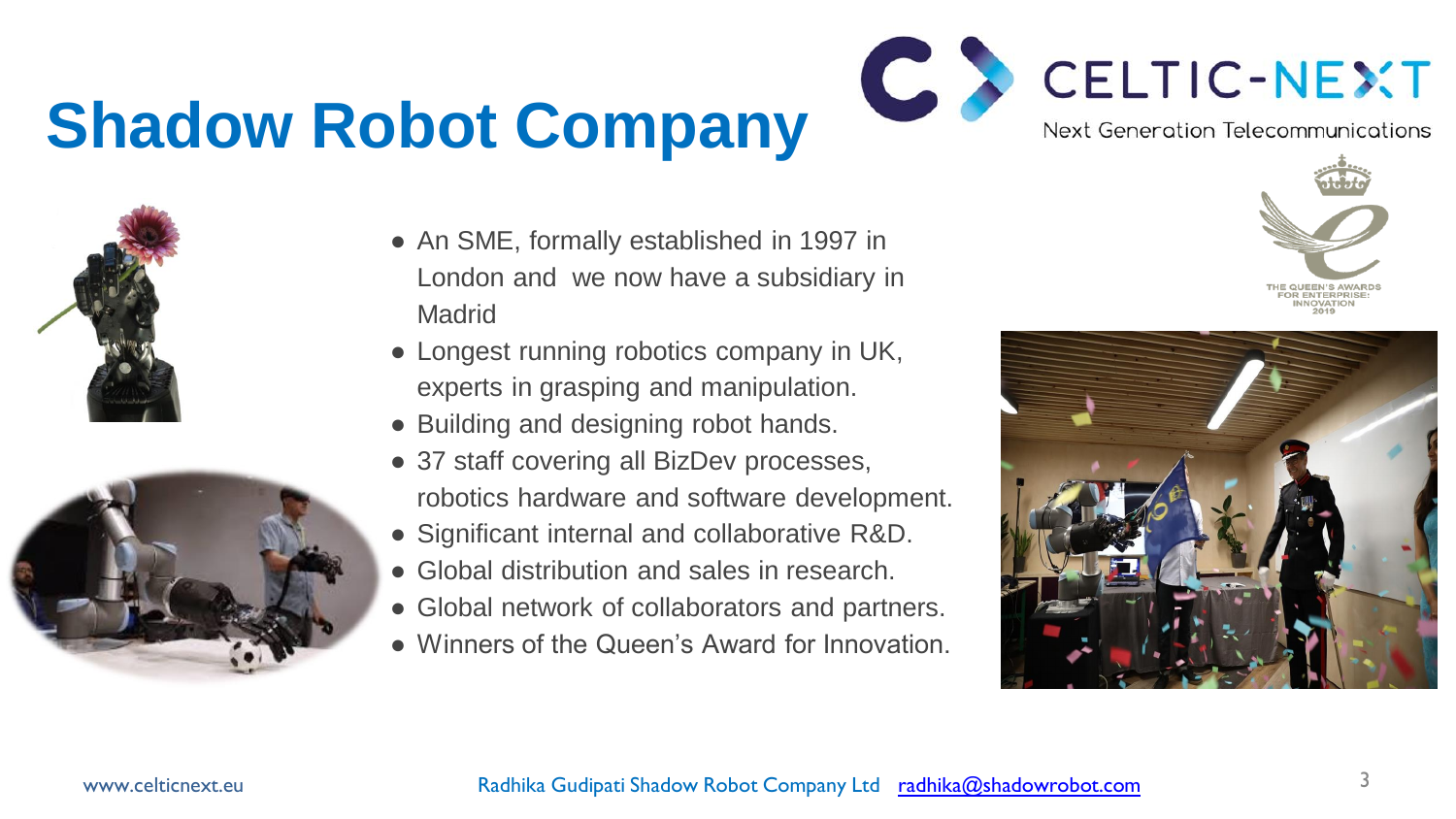- Space
- Oil & Gas
- Pharma
- Manufacturing automation
- Inspection robotics
- Bomb disposal
- Deep sea engineering





#### **Potential applications of**  CELTIC-NEXT **the teleoperation system** Next Generation Telecommunications

#### **Market potential for the teleoperation system:**

- Human levels of dexterity at ZERO risk
- Safeguarding workers
- Cost savings
- Easing management anxiety and fear
- More operational time and increased productivity

**Some of the benefits for extreme and hazardous environments:**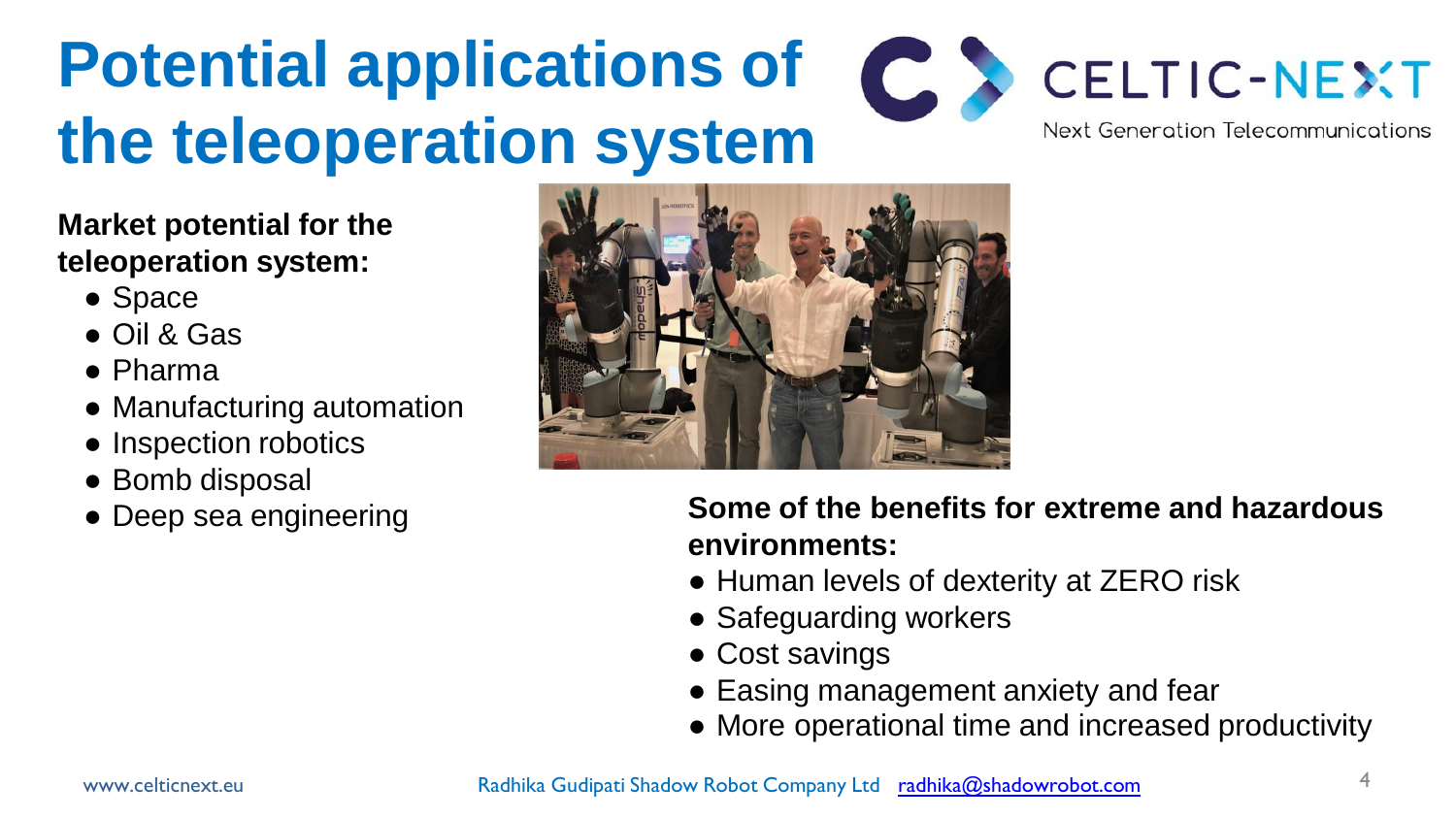#### **We would like to work with:**



- End users in nuclear, space, aerospace, oil & gas etc...
- Vision System providers
- AI/ML experts
- Mobile robots
- Tactile/Haptic sensing
- Other application technologies needed to solve challenging use cases
- Advanced robot arms for difficult spaces

We are looking to find a mutually beneficial collaboration where we can resolve challenges and provide innovative solutions for our partners while further *enhancing our hardware and finding well-suited applications for our technology.*



www.celticnext.eu **Radhika Gudipati Shadow Robot Company Ltd** [radhika@shadowrobot.com](mailto:FablabLondonVRradhika@shadowrobot.com)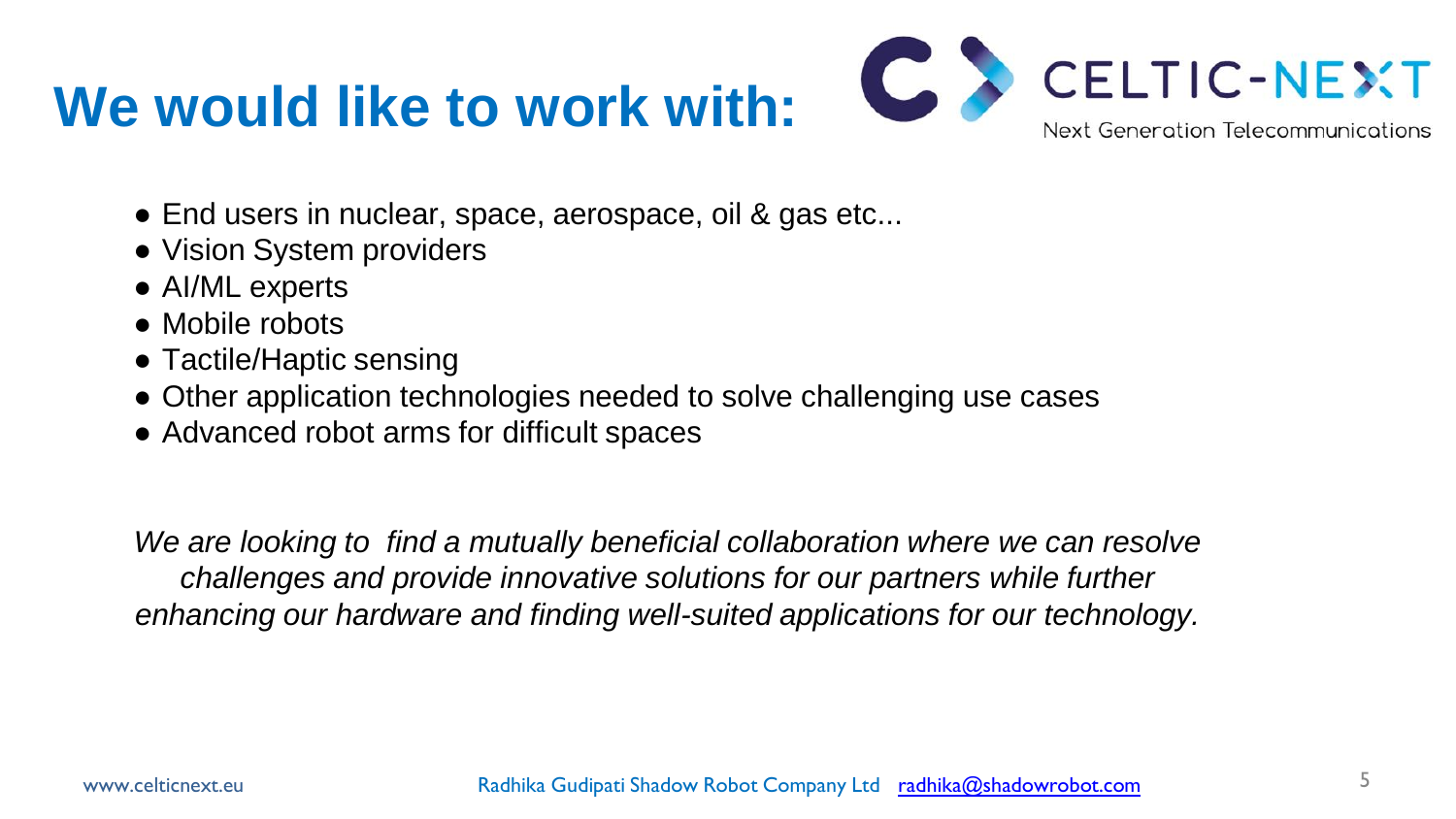## **Contact Info**

#### **For more information and for interest to participate please**





Shadow Robot Company Ltd Unit 31, Spectrum House 32-34 Gordon House Rd London NW5 1LP, U.K. +44 (0)20 7700 2487 **Presentation available via:** [http://tiny.cc/proposalidea](http://tiny.cc/projectidea)



**contact:**

Name: Radhika Gudipati Email: [radhika@shadowrobot.com](mailto:radhika@shadowrobot.com)